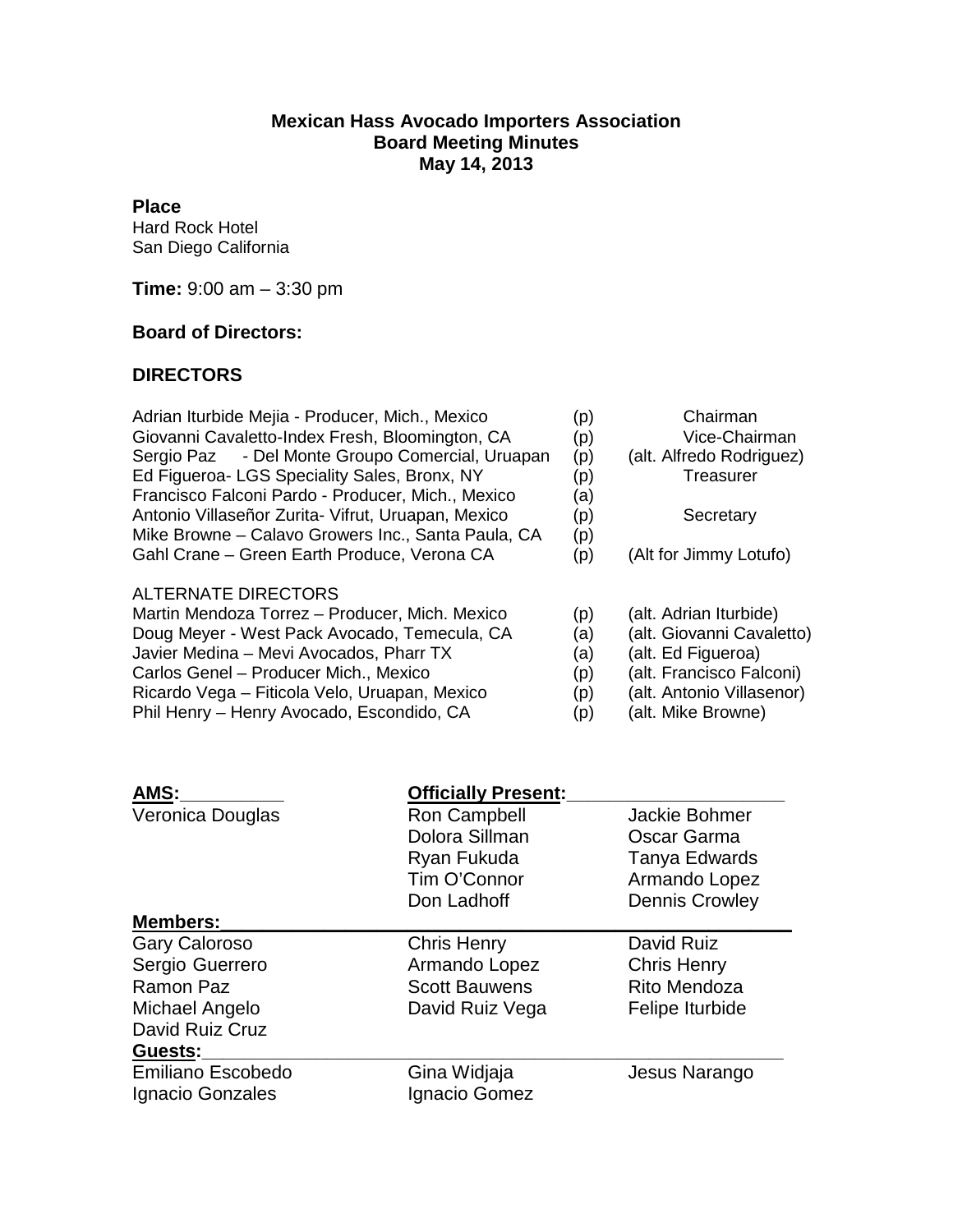At 9:00 AM Adrian called the meeting to order, asked Ron to call the roll and a quorum was established. He then presented the minutes of the January board meeting and corresponding conference calls. Adrian motioned to approve the minutes and the motion was seconded by Ed. There was no objection.

Because Alfredo resigned from the MHAIA board, Adrian asked for a volunteer to assume this responsibility until a new board is established in September. Antonio volunteered and accepted the Secretary's position.

Financials:

Ed presented to the group the Fiscal year 2012-2013 Estimate with ending cash reserves of \$5.5M.

Statement of activities and Changes in Net Assets:

Volume- Total volume of 1.05 billion pounds or 8.6% higher than budget of 968 million pounds.

**Assessments from HAB** of \$22.3 M or \$1.8 M increase compared to budget of \$20.6 M.

**Contributions from APEAM** showed An Increase of \$2.8K due to additional \$3.6K or 1/3 portion of the consultant expenses of \$1.7K fee and \$3.6K and a decrease in bank charges of \$2.4K.

**Marketing expenses** – Total of \$24.37M or \$148K lower than budget of \$24.5M. The decrease was due to \$151.8K accrued COOP that did not materialize and an increase \$3.4K additional 2/3 portion of the consultant fee.

**Administrative expenses**- Total of \$326.6K or an increase of \$2.8K compared to budget of \$323.8K due to additional \$3.6K or 1/3 portion of the consultant expenses of \$1.7K fee and \$3.6K and a decrease in bank charges of \$2.4K. (Note the explanation is the same as Contribution from APEAM).

**Change in Net Assets- Current period or Fiscal Year** - A negative \$2.015M result of operations due to higher marketing expenses of \$24.4M versus the assessment of \$22.3M.

\$5.5 M estimated cash reserves at the end of this fiscal year

| Change in Net Assets-                | (\$2.015M) |
|--------------------------------------|------------|
| <b>Current period or Fiscal Year</b> |            |
| <b>Total Adjustments</b>             | (402K)     |
| Cash beginning of the period         | (7.9M)     |
| (from last FY year)                  |            |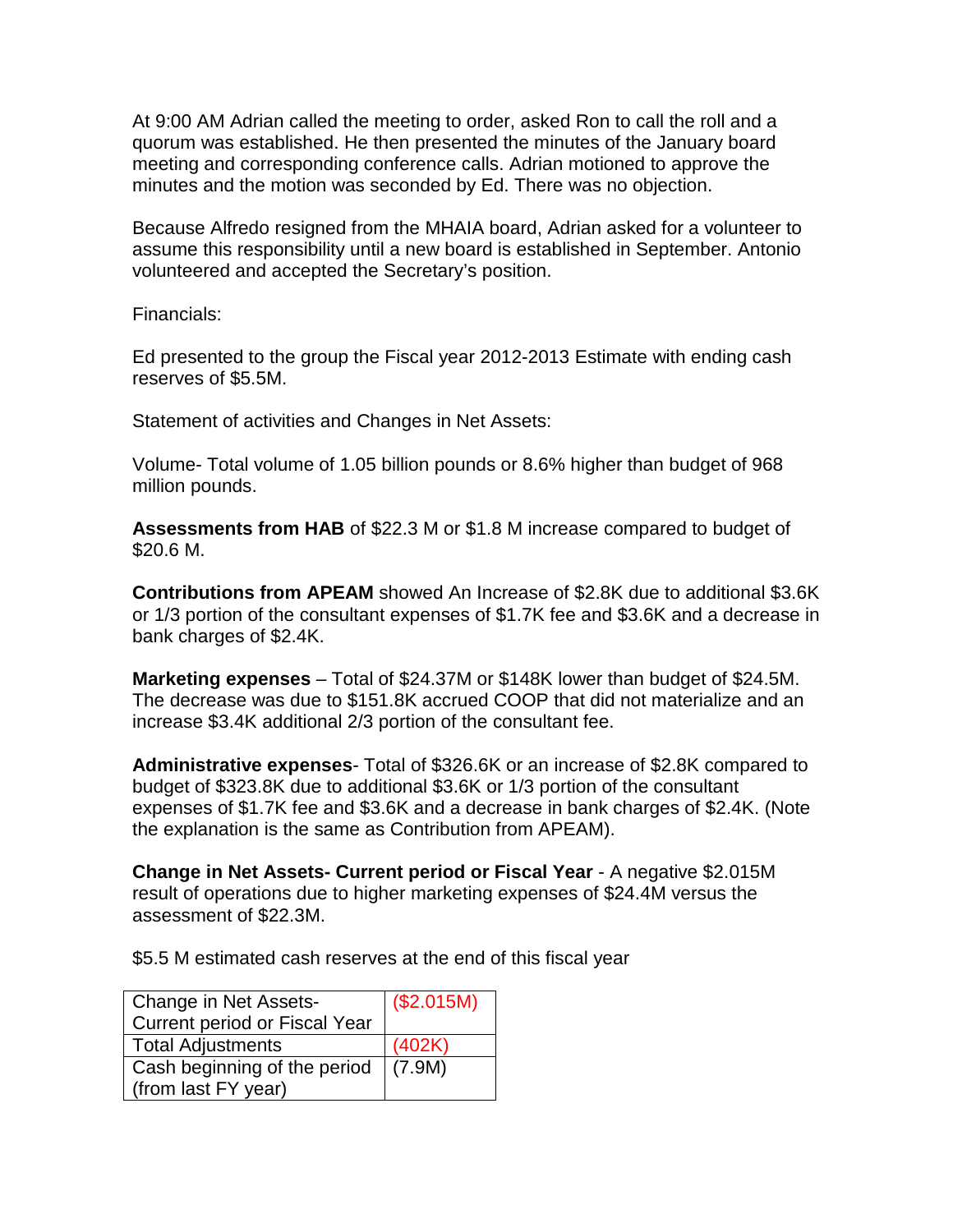| Cash at the end of the fiscal<br>year June 2013 | ∣ 5.5M |
|-------------------------------------------------|--------|
| Note: 5.5M is 24.69% of                         |        |
| assessment. If at 15% -                         |        |
| \$3.4M                                          |        |

Total Liabilities and net assets of \$7.2M. (Note I can help present this chart)

Other items discussed:

-\$250K additional marketing expenses for the fiscal year 2012-2013, allotted to pay two retail consultants and \$190K interim marketing charges. -hiring of a bookkeeper to handle the AFM payables.

A discussion ensued regarding the reserve and it was the sense of the board to roll the excess funds into the next fiscal year's programs.

The full Treasury report can be made available upon request.

JEC Report:

Adrian introduced Ron to present the finalized MOU and By-Laws resulting from the April APEAM/MHAIA joint strategic planning session. A recap of this strategic planning session is attached as an addendum to these minutes.

Mike motioned to accept the MHAIA by-laws as amended and the motion was seconded by Adrian. There was no objection.

Mike motioned to accept the MOU as amended and the motion was seconded by Giovanni. There was no objection.

Marketing:

Jackie presented a recap of the current marketing plan.

Tim O'Connor presented proposals for the consumer and retail strategies for AFM along with budget and staffing proposals for the team to manage and deliver AFM's campaigns and programs. The overarching strategy for AFM is to grow the avocado category and propel the Avocados from Mexico brand, to accomplish that strategy a program of consumer advertising utilizing multiple media formats, public relations, foodservice and retail marketing programs was presented. Two agencies rose to the top in the agency review process to be key partners in accomplishing AFM's objectives; Arnold Worldwide, advertising, and Ketchum, public relations and foodservice, and were recommended for approval following a review of each of the 11 agencies presentations that were selected to make a pitch. Mike motioned to endorse the recommendations from the individuals involved in the agency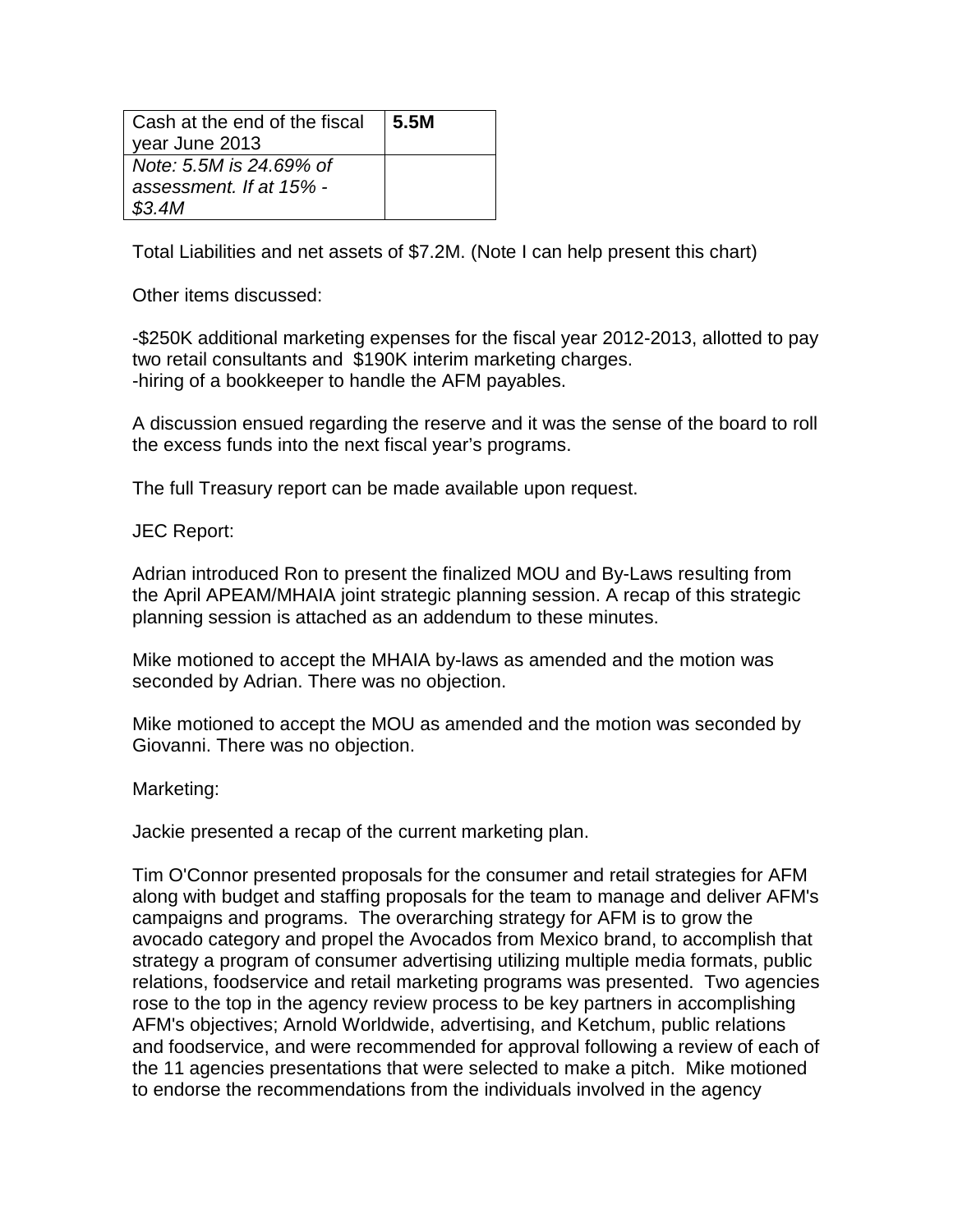selection process and the JEC and move to allow AFM to hire the selected agencies.

After Tim's morning presentation and discussions on volume for the 2013-2014 season, Mike motioned to set MHAIA's top line budget at 1.1 billion lbs. with an income figure of \$23.4 MM. The motion was seconded by Antonio, there was no objection.

The budget proposal developed for AFM's first fiscal year was initially based on a conservative income projection of \$30 million, during the discussion it was increased to \$36 million based on the increased volume of fruit currently being imported, having surpassed the 1 billion pound threshold for the current year (24,000,000 + 12,000,000 combined MHAIA and APEAM resources).

Giovanni motioned to approve the \$24 MM MHAIA portion of the \$36 MM AFM marketing budget presented by Tim and the \$700 K MHAIA budget as outlined in the FY 2013-2014 MHAIA cash scenario. The motion was seconded by Sergio Paz. There was no objection.

Following discussions on the strategy, budget and organization staffing proposals, the board tabled consideration of full adoption of the AFM organizational structure and additional MHAIA staffing and contracts for further discussion in closed session.

Plans were made to hold a Joint Marketing Committee meeting in California the week of July 15 to review the details of AFM's program plans followed the next day by an importers meeting to present AFM's program plans in detail to all interested importers.

The board also voted to approve a \$29,950 AFM sponsorship package investment for the Produce Marketing Association's Fresh Summit. This sponsorship will provide AFM with a unique opportunity to present its launch and new program plans to the universe of produce retailers and the produce industry leadership at the most attended event at Fresh Summit. AFM will be able to show a two minute video to deliver its core messages at the general session which will be an outstanding platform to position AFM to the industry. Mike motioned to move forward with this initiative and the motion was seconded by Adrian. There was no objection.

The next meeting will be the MHAIA annual meeting in Napa on September 9<sup>th</sup> and 10<sup>th</sup> at the Culinary Institute of America.

Emiliano provided an update on the HAB budget for direction and planning based upon a 1.7 billion pound projection. A full plan will be presented in November. A nutrition brand positioning will be presented for the industry. The global data system received USDA approval and HAB would like to implement this during the third quarter of this year. The name of the program is the Avocado Volume and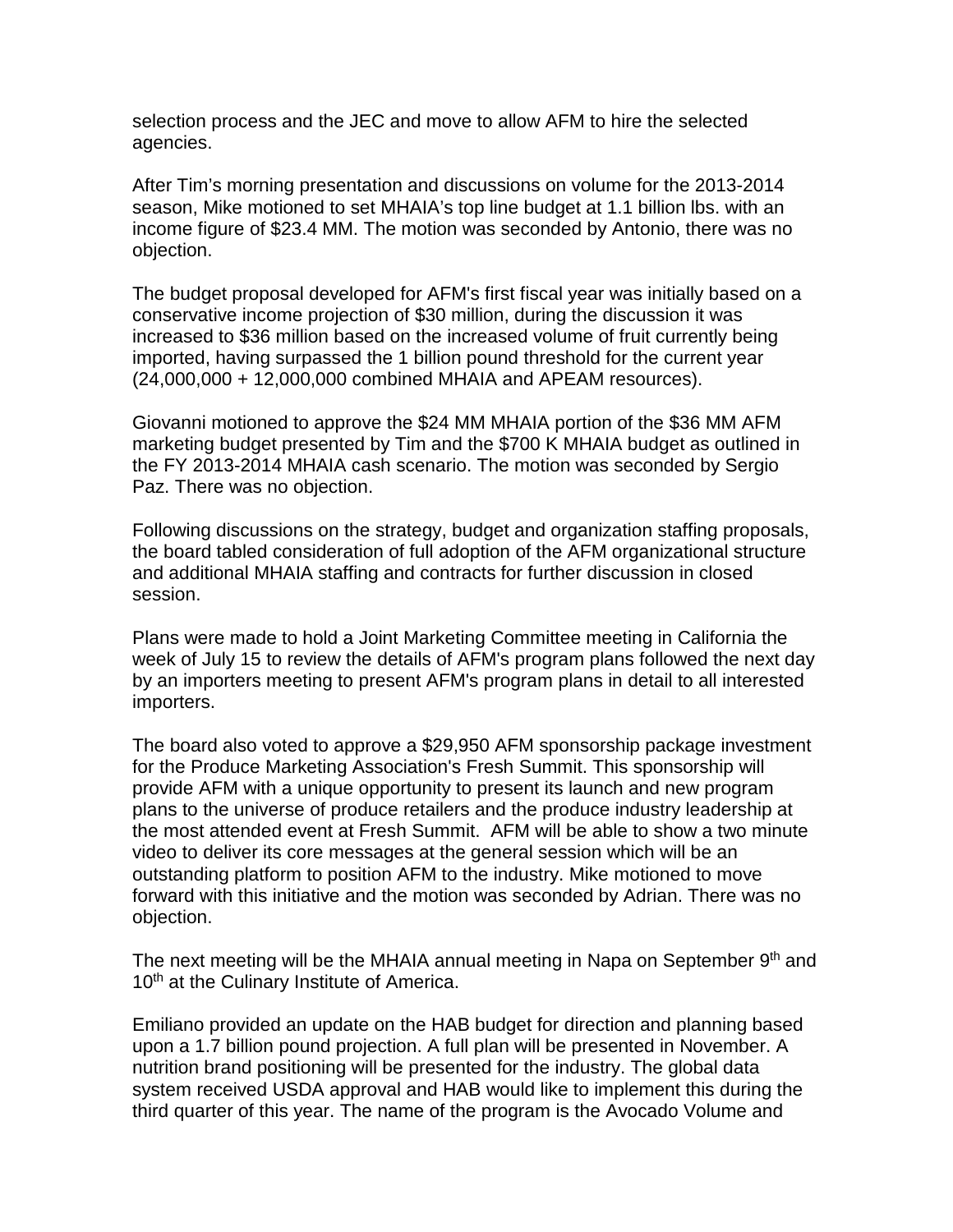Inventory System (AVIS). A nutrition strategy team is being developed and Tim has been invited to participate. A meeting is scheduled for July 23rd.

Ignacio Gonzalez provided a word of thanks for the invitation to participate in the meeting.

The public meeting concluded and a closed session was convened by the board:

Motions from the closed session:

Giovanni motioned that MHAIA agree with \$2.4 MM AFM organizational structure under Tim and MHAIA's \$24MM portion of the AFM budget as presented by Tim. The motion was seconded by Antonio. There was no objection.

Giovanni motioned to amend the existing MHAIA budget to allow for \$190,000 for interim marketing expenses and an additional \$60,000 for marketing consultants the motion was seconded by Mike. There was no objection.

Additionally, evaluations were performed. Ed made a motion to accept the performance evaluation procedures

Adjournment

There being no other business, Mike motioned to adjourn the meeting at 3:00 PM and the motion was seconded by Antonio. There was no objection.

Respectfully Submitted,

\_\_\_\_\_\_\_\_\_\_\_\_\_\_\_\_\_\_\_\_\_\_\_\_ Ron Campbell, MHAIA Executive Director

I certify that the above is a true and accurate statement of the January  $22<sup>nd</sup>$ , 2013 MHAIA Board of Directors Meeting.

\_\_\_\_\_\_\_\_\_\_\_\_\_\_\_\_\_\_\_\_\_\_\_\_\_\_ Antonio Villasenor, MHAIA Board Secretary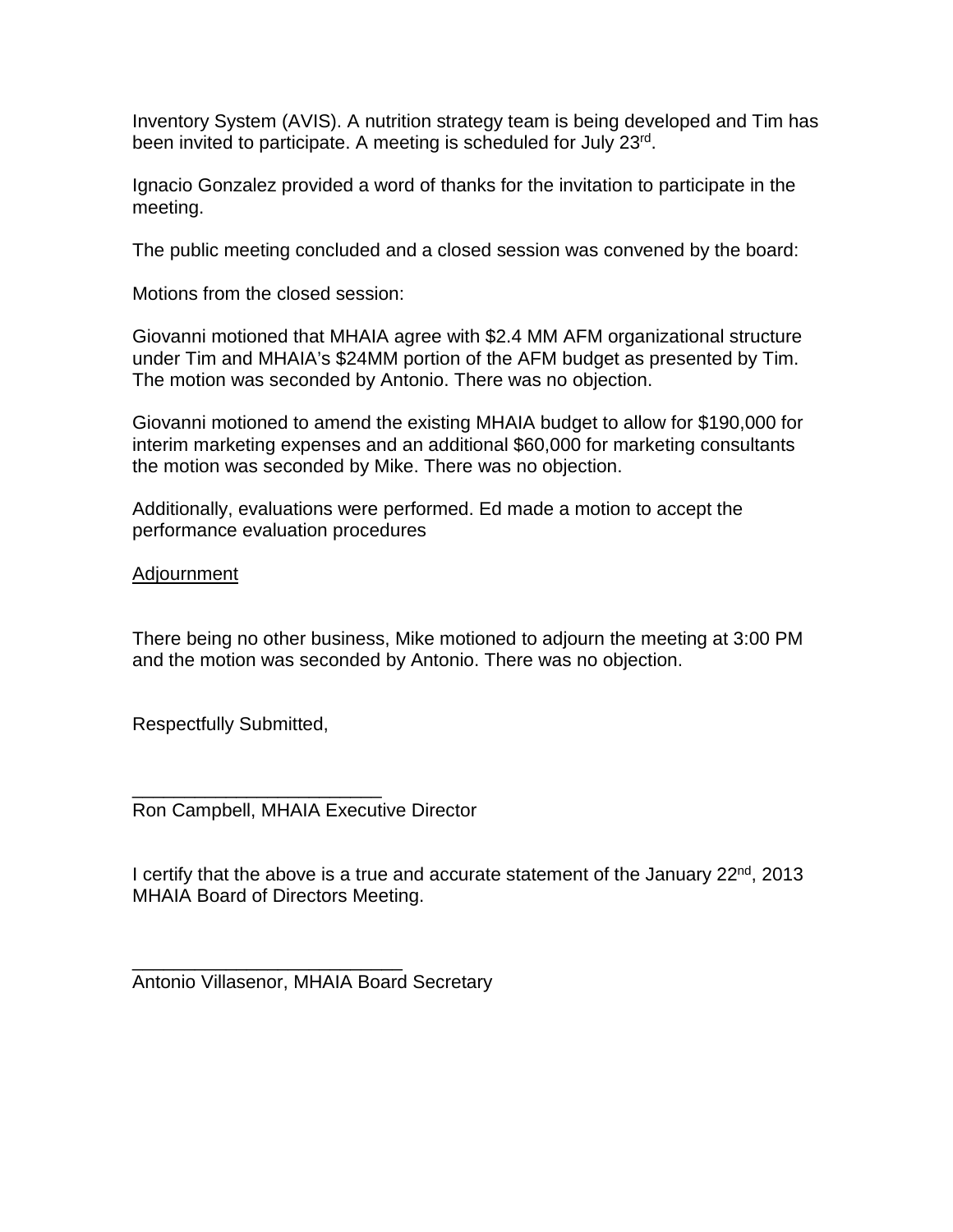## **Mexican Hass Avocado Importers Association Board Meeting Minutes (Addendum 1) February 15, 2013**

#### **Place**

Conference Call

**Time:** 12:00 PM – 1:00 PM EST

#### **Board of Directors:**

## **DIRECTORS**

| Adrian Iturbide Mejia - Producer, Mich., Mexico                 | (p) | Chairman             |
|-----------------------------------------------------------------|-----|----------------------|
| Giovanni Cavaletto-Index Fresh, Bloomington, CA                 | (p) | Vice-Chair           |
| Alfredo Rodriguez Flores - Empacadora Agroexport, Tancitaro (a) |     | Secretary            |
| Ed Figueroa- LGS Speciality Sales, Bronx, NY                    | (p) | Treasurer            |
| Francisco Falconi Pardo - Producer, Mich., Mexico               | (a) |                      |
| Antonio Villaseñor Zurita- Vifrut, Uruapan, Mexico              | (p) |                      |
| Mike Browne - Calavo Growers Inc., Santa Paula, CA              | (p) |                      |
| Gahl Crane - Green Earth Produce, Verona CA                     | (a) | (Alt for Jimmy Lotu  |
| <b>ALTERNATE DIRECTORS</b>                                      |     |                      |
| Martin Mendoza Torrez - Producer, Mich. Mexico                  | (p) | (alt. Adrian Iturbid |
| Doug Meyer - West Pack Avocado, Temecula, CA                    | (a) | (alt. Giovanni Cav   |
| Sergio Paz - Del Monte Groupo Comercial, Uruapan                | (a) | (alt. Alfredo Rodrig |
| Javier Medina - Mevi Avocados, Pharr TX                         | (p) | (alt. Ed Figueroa)   |

- Chairman Vice-Chairman
- Secretary<br>Treasurer
- for Jimmy Lotufo)
- Martian Iturbide)
- (alt. Giovanni Cavaletto)<br>(alt. Alfredo Rodriguez)
- 
- Javier Medina Mevi Avocados, Pharr TX  $(p)$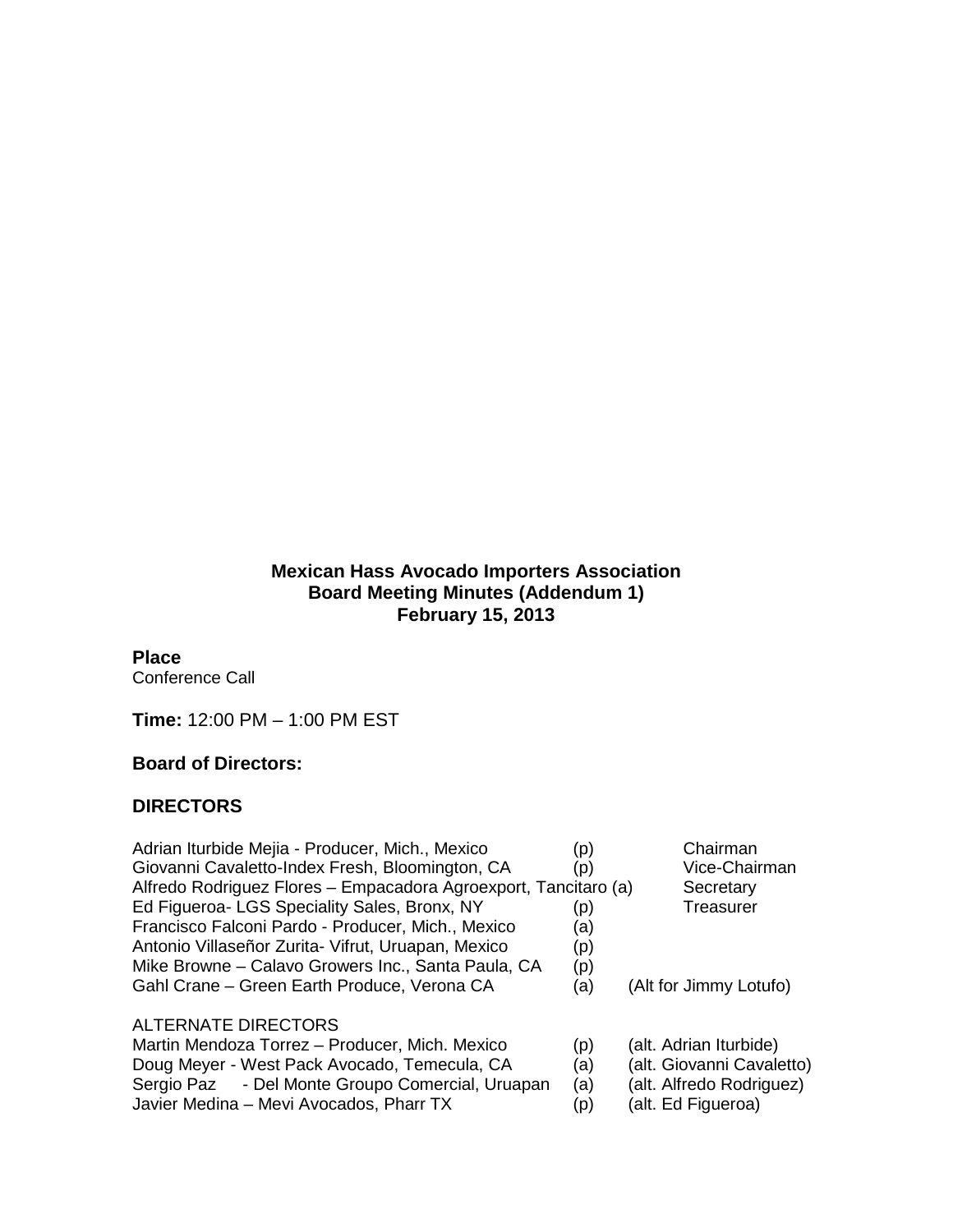| Carlos Genel - Producer Mich., Mexico         | (a)   | (alt. Francisco Falconi)  |
|-----------------------------------------------|-------|---------------------------|
| Ricardo Vega – Fiticola Velo, Uruapan, Mexico | (a)   | (alt. Antonio Villasenor) |
| Phil Henry - Henry Avocado, Escondido, CA     | (D)   | (alt. Mike Browne)        |
| Gahl Crane - Green Earth Produce, Verona CA   | ۱ د ا | (alt. Jimmy Lotufo)       |

| AMS:             | <b>Officially Present:</b>     |               |
|------------------|--------------------------------|---------------|
| Veronica Douglas | Ron Campbell<br>Dolora Sillman | Jackie Bohmer |
| <b>Marchand</b>  |                                |               |

#### **Members:\_\_\_\_\_\_\_\_\_\_\_\_\_\_\_\_\_\_\_\_\_\_\_\_\_\_\_\_\_\_\_\_\_\_\_\_\_\_\_\_\_\_\_\_\_\_\_\_\_\_\_\_\_\_\_**

Gary Caloroso

A conference call was held to hear the Marketing committee recommendations regarding the board decision to spend an additional \$2MM on retail promotions.

Adrian took the roll call, formed a quorum and waived approval of the minutes from January 22<sup>nd</sup>. He introduced Mike and Jackie who then presented the proposal (available upon request).

The incremental spend is:

Seasonal Promotions - \$200K Foodservice - \$300K Retail Programs / Sales Tools - \$1,450,000 Website - \$50K

Mike motioned to accept the committee's proposal and the motion was seconded by Giovanni. There was no objection.

New business:

Ed mentioned that he received preliminary results from Creative Management Solutions; the HR consultant hired to help develop employee evaluation criteria. Ron will work towards completion and pass the final product around to the board for final approval.

Mike mentioned that there seems to be a discrepancy in volume numbers between HAB and APEAM and requested that Dolora work with Robert Rumph to audit the figures. Dolora will report back.

Ron reported that CEO search for AFM is winding down and interviews for the finalists will be conducted on February 18. Upon completion, Ron will schedule a board conference call to conduct an electronic vote to approve hiring the new CEO of AFM.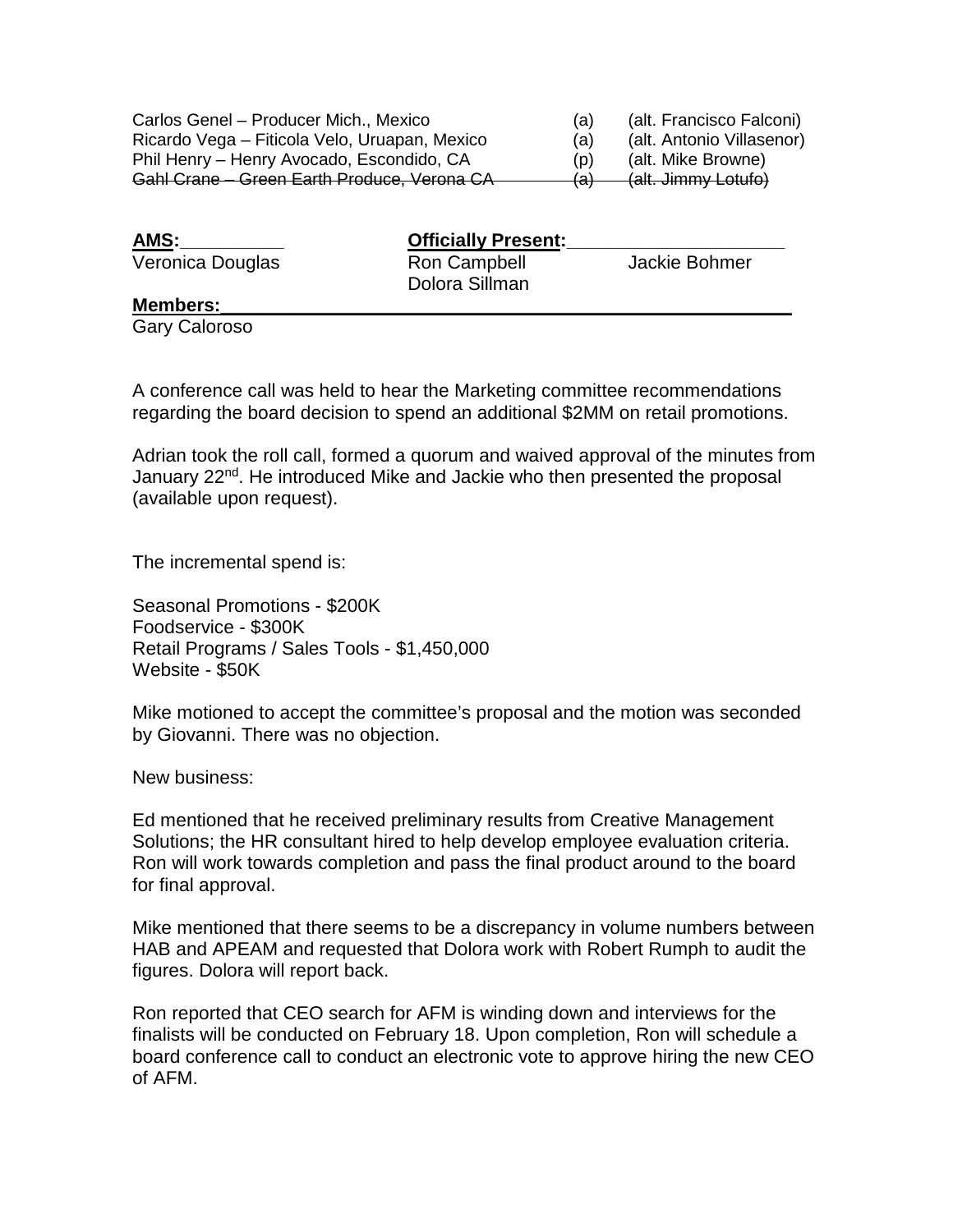There being no additional new business Mike motioned to adjourn and the motion was seconded by Ed. There was no objection.

Respectfully Submitted,

\_\_\_\_\_\_\_\_\_\_\_\_\_\_\_\_\_\_\_\_\_\_\_\_ Ron Campbell, MHAIA Executive Director

I certify that the above is a true and accurate statement of the February 15th, 2013 MHAIA Board of Directors Meeting.

\_\_\_\_\_\_\_\_\_\_\_\_\_\_\_\_\_\_\_\_\_\_\_\_\_\_ Alfredo Rodriguez, MHAIA Board Secretary

# **Mexican Hass Avocado Importers Association Board Meeting Minutes (Addendum 2) February 26, 2013**

**Place** Conference Call

**Time:** 12:30 PM – 1:30 PM EST

## **Board of Directors:**

## **DIRECTORS**

| Adrian Iturbide Mejia - Producer, Mich., Mexico<br>Giovanni Cavaletto-Index Fresh, Bloomington, CA<br>Alfredo Rodriguez Flores - Empacadora Agroexport, Tancitaro (a)<br>Ed Figueroa- LGS Speciality Sales, Bronx, NY<br>Francisco Falconi Pardo - Producer, Mich., Mexico<br>Antonio Villaseñor Zurita- Vifrut, Uruapan, Mexico<br>Mike Browne - Calavo Growers Inc., Santa Paula, CA<br>Gahl Crane - Green Earth Produce, Verona CA | (p)<br>(p)<br>(p)<br>(a)<br>(p)<br>(p)<br>(a) | Chairman<br>Vice-Chairman<br>Secretary<br>Treasurer<br>(Alt for Jimmy Lotufo) |
|---------------------------------------------------------------------------------------------------------------------------------------------------------------------------------------------------------------------------------------------------------------------------------------------------------------------------------------------------------------------------------------------------------------------------------------|-----------------------------------------------|-------------------------------------------------------------------------------|
| ALTERNATE DIRECTORS<br>Martin Mendoza Torrez - Producer, Mich. Mexico                                                                                                                                                                                                                                                                                                                                                                 | (p)                                           | (alt. Adrian Iturbide)                                                        |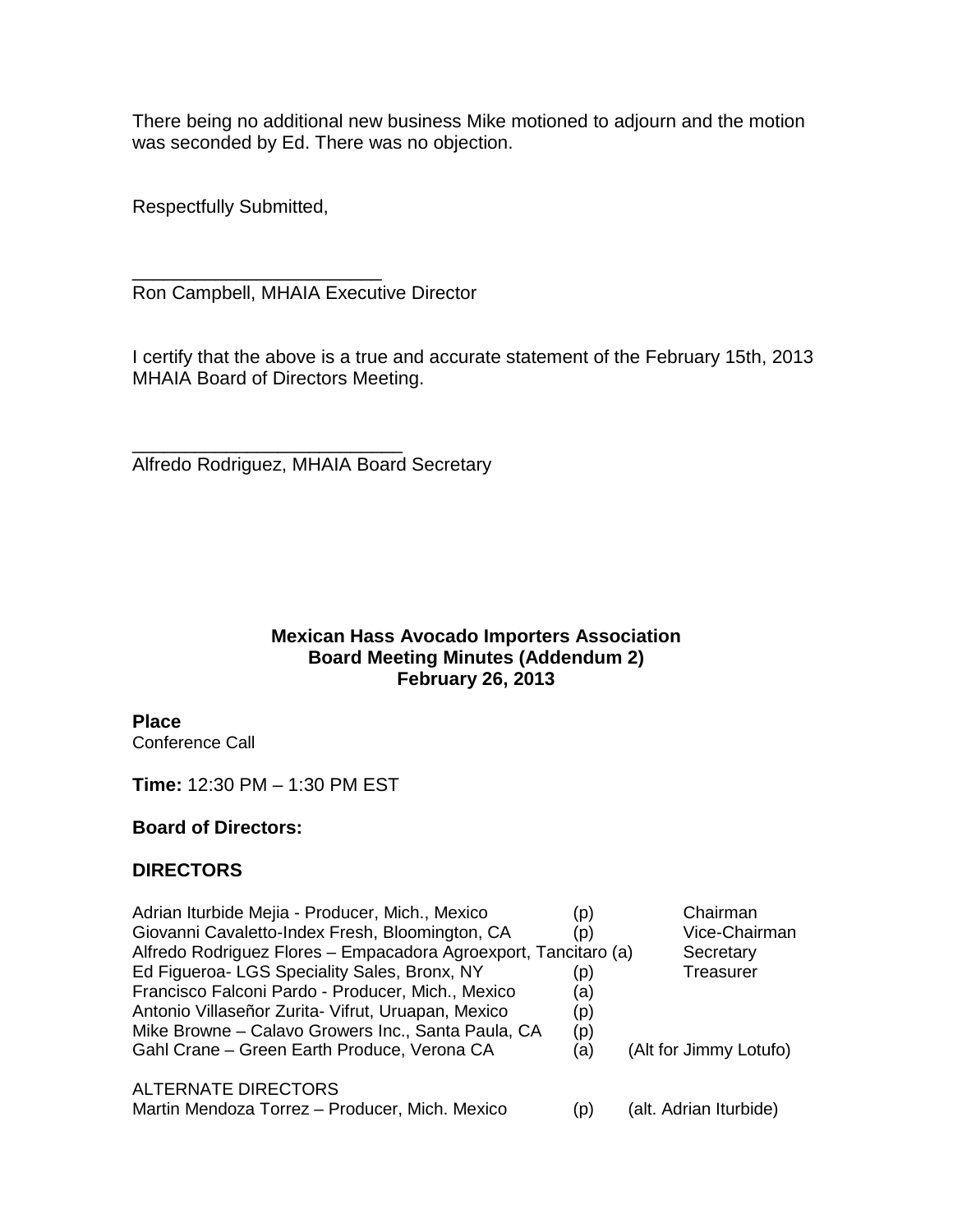| Doug Meyer - West Pack Avocado, Temecula, CA     | (a)      | (alt. Giovanni Cavaletto) |
|--------------------------------------------------|----------|---------------------------|
| Sergio Paz - Del Monte Groupo Comercial, Uruapan | (a)      | (alt. Alfredo Rodriguez)  |
| Javier Medina - Mevi Avocados, Pharr TX          | (p)      | (alt. Ed Figueroa)        |
| Carlos Genel - Producer Mich., Mexico            | (a)      | (alt. Francisco Falconi)  |
| Ricardo Vega - Fiticola Velo, Uruapan, Mexico    | (a)      | (alt. Antonio Villasenor) |
| Phil Henry - Henry Avocado, Escondido, CA        | (p)      | (alt. Mike Browne)        |
| Gahl Crane - Green Earth Produce, Verona CA      | ۱۵۱<br>ū | (alt. Jimmy Lotufo)       |

| AMS:             | <b>Officially Present:</b> |               |
|------------------|----------------------------|---------------|
| Veronica Douglas | Ron Campbell               | Jackie Bohmer |
|                  | Dolora Sillman             | Jerry Butt    |

On February 26, a closed session of the MHAIA board of Directors and APEAM leadership was held to discuss the final results of the CEO search for the AFM subsidiary. Following the closed session an executive committee recommendation was developed and the full board was convened.

Adrian took the roll Call, developed a quorum and delayed approval of the January 22<sup>nd</sup> and February 26 minutes. He then introduced Jerry Butt from MIXTEC.

The four finalists represented a senior level trade association executive, a senior VP from a produce company, a senior level marketing executive from a food company and an executive from the consumer product goods industry. Jerry explained the positive and negative attributes of all of the individuals and stated that the group keyed in on Tim O'Connor from the United States Potato Board because of his knowledge, expertise and success in the produce industry as well as his start-up capabilities and business acumen. Tim rose to the top.

The full offer for the position of Chief Executive officer will include salary and an incentive package as follows:

| <b>Position Title:</b>          | <b>Chief Executive Officer</b>                                                                                                                                                                                                                                                                 |
|---------------------------------|------------------------------------------------------------------------------------------------------------------------------------------------------------------------------------------------------------------------------------------------------------------------------------------------|
| Reports to:                     | Joint Executive Committee, AFM, Inc.                                                                                                                                                                                                                                                           |
| Location:                       | Denver, Colorado                                                                                                                                                                                                                                                                               |
| <b>Annual Bonus Plan:</b>       | Based on mutually-agreed upon performance<br>objectives. Bonus objectives will attempt to be<br>specific, measurable, attainable, relevant and time-<br>framed. Minimum benchmarks must be met to<br>attain bonus. Plan Year 1 Deliverables TBD. Bonus<br>payouts to be distributed quarterly. |
| <b>Retirement Savings Plan:</b> | AFM will contribute 8% of base salary to a<br>retirement plan TBD.                                                                                                                                                                                                                             |